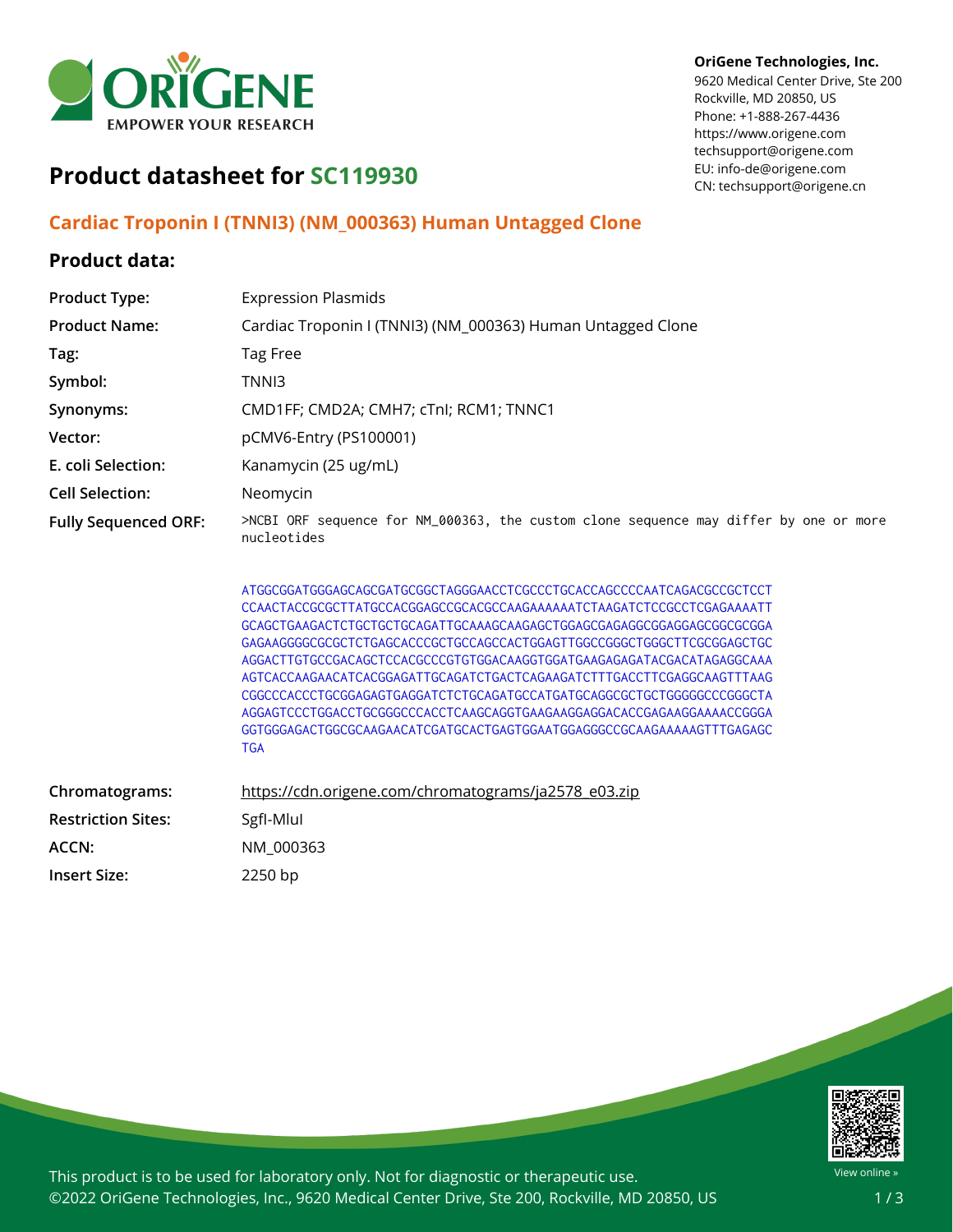| ORIGENE                       | Cardiac Troponin I (TNNI3) (NM_000363) Human Untagged Clone - SC119930                                                                                                                                                                                                                                                                                                                                                                                                                                                                      |
|-------------------------------|---------------------------------------------------------------------------------------------------------------------------------------------------------------------------------------------------------------------------------------------------------------------------------------------------------------------------------------------------------------------------------------------------------------------------------------------------------------------------------------------------------------------------------------------|
| <b>OTI Disclaimer:</b>        | Due to the inherent nature of this plasmid, standard methods to replicate additional amounts<br>of DNA in E. coli are highly likely to result in mutations and/or rearrangements. Therefore,<br>OriGene does not guarantee the capability to replicate this plasmid DNA. Additional amounts<br>of DNA can be purchased from OriGene with batch-specific, full-sequence verification at a<br>reduced cost. Please contact our customer care team at custsupport@origene.com or by<br>calling 301.340.3188 option 3 for pricing and delivery. |
|                               | The molecular sequence of this clone aligns with the gene accession number as a point of<br>reference only. However, individual transcript sequences of the same gene can differ through<br>naturally occurring variations (e.g. polymorphisms), each with its own valid existence. This<br>clone is substantially in agreement with the reference, but a complete review of all prevailing<br>variants is recommended prior to use. More info                                                                                              |
| Components:                   | The ORF clone is ion-exchange column purified and shipped in a 2D barcoded Matrix tube<br>containing 10ug of transfection-ready, dried plasmid DNA (reconstitute with 100 ul of water).                                                                                                                                                                                                                                                                                                                                                     |
| <b>Reconstitution Method:</b> | 1. Centrifuge at 5,000xg for 5min.<br>2. Carefully open the tube and add 100ul of sterile water to dissolve the DNA.<br>3. Close the tube and incubate for 10 minutes at room temperature.<br>4. Briefly vortex the tube and then do a quick spin (less than 5000xg) to concentrate the liquid<br>at the bottom.<br>5. Store the suspended plasmid at -20°C. The DNA is stable for at least one year from date of<br>shipping when stored at -20°C.                                                                                         |
| RefSeq:                       | NM 000363.2, NP 000354.2                                                                                                                                                                                                                                                                                                                                                                                                                                                                                                                    |
| <b>RefSeq Size:</b>           | 866 bp                                                                                                                                                                                                                                                                                                                                                                                                                                                                                                                                      |
| <b>RefSeq ORF:</b>            | 1626 bp                                                                                                                                                                                                                                                                                                                                                                                                                                                                                                                                     |
| Locus ID:                     | 7137                                                                                                                                                                                                                                                                                                                                                                                                                                                                                                                                        |
| UniProt ID:                   | P19429                                                                                                                                                                                                                                                                                                                                                                                                                                                                                                                                      |
| <b>Cytogenetics:</b>          | 19q13.42                                                                                                                                                                                                                                                                                                                                                                                                                                                                                                                                    |
| <b>Protein Families:</b>      | Druggable Genome, ES Cell Differentiation/IPS, Stem cell - Pluripotency                                                                                                                                                                                                                                                                                                                                                                                                                                                                     |
| <b>Protein Pathways:</b>      | Cardiac muscle contraction, Dilated cardiomyopathy, Hypertrophic cardiomyopathy (HCM)                                                                                                                                                                                                                                                                                                                                                                                                                                                       |

This product is to be used for laboratory only. Not for diagnostic or therapeutic use. ©2022 OriGene Technologies, Inc., 9620 Medical Center Drive, Ste 200, Rockville, MD 20850, US